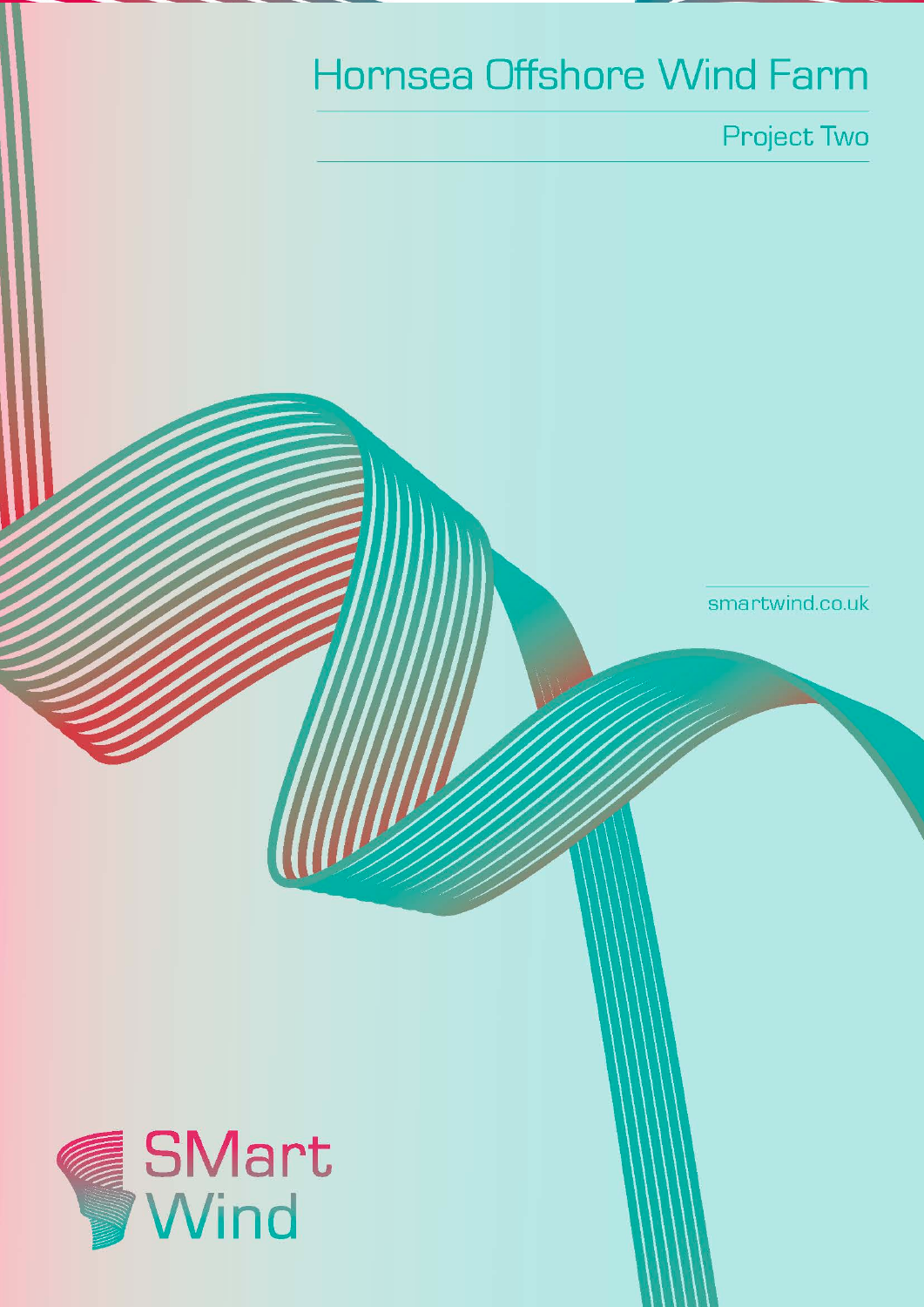**SMart Wind Limited** 11th Floor 140 London Wall London EC2Y 5DN Tel 02077765500 Email [info@smartwind.co.uk](mailto:info@smartwind.co.uk)

| Document title     | Statement of Common Ground with VPI Immingham LLP in<br>relation to the Vitol Pipeline Immingham    |
|--------------------|-----------------------------------------------------------------------------------------------------|
| Document Reference | UK06-050210-STM-0067                                                                                |
| <b>Status</b>      | <b>DRAFT</b>                                                                                        |
| Version            | V1                                                                                                  |
| Date               | <b>July 2015</b>                                                                                    |
| Project name       | Hornsea Offshore Wind Farm, Project Two                                                             |
| Client             | SMart Wind Ltd. on behalf of Optimus Wind Limited and Breesea<br>Limited (together the 'Applicant') |

| <b>Authorisation</b> |                                                                                                    |                           |
|----------------------|----------------------------------------------------------------------------------------------------|---------------------------|
| Signed               |                                                                                                    |                           |
| For                  | VPI Immingham CHP LLP Rosper Road, Immingham, Lincolnshire DN40 3DZ                                |                           |
| Date/Print Name      |                                                                                                    |                           |
| Position             |                                                                                                    |                           |
|                      |                                                                                                    |                           |
| Signed               |                                                                                                    |                           |
| For                  | SMart Wind Ltd on behalf of Optimus Wind Limited and Breesea Limited (together<br>the 'Applicant') |                           |
| Date/Print Name      |                                                                                                    |                           |
|                      | Sophie Hartfield                                                                                   | Andy Bown                 |
| Position             | Development & Consents Manager                                                                     | <b>Commercial Manager</b> |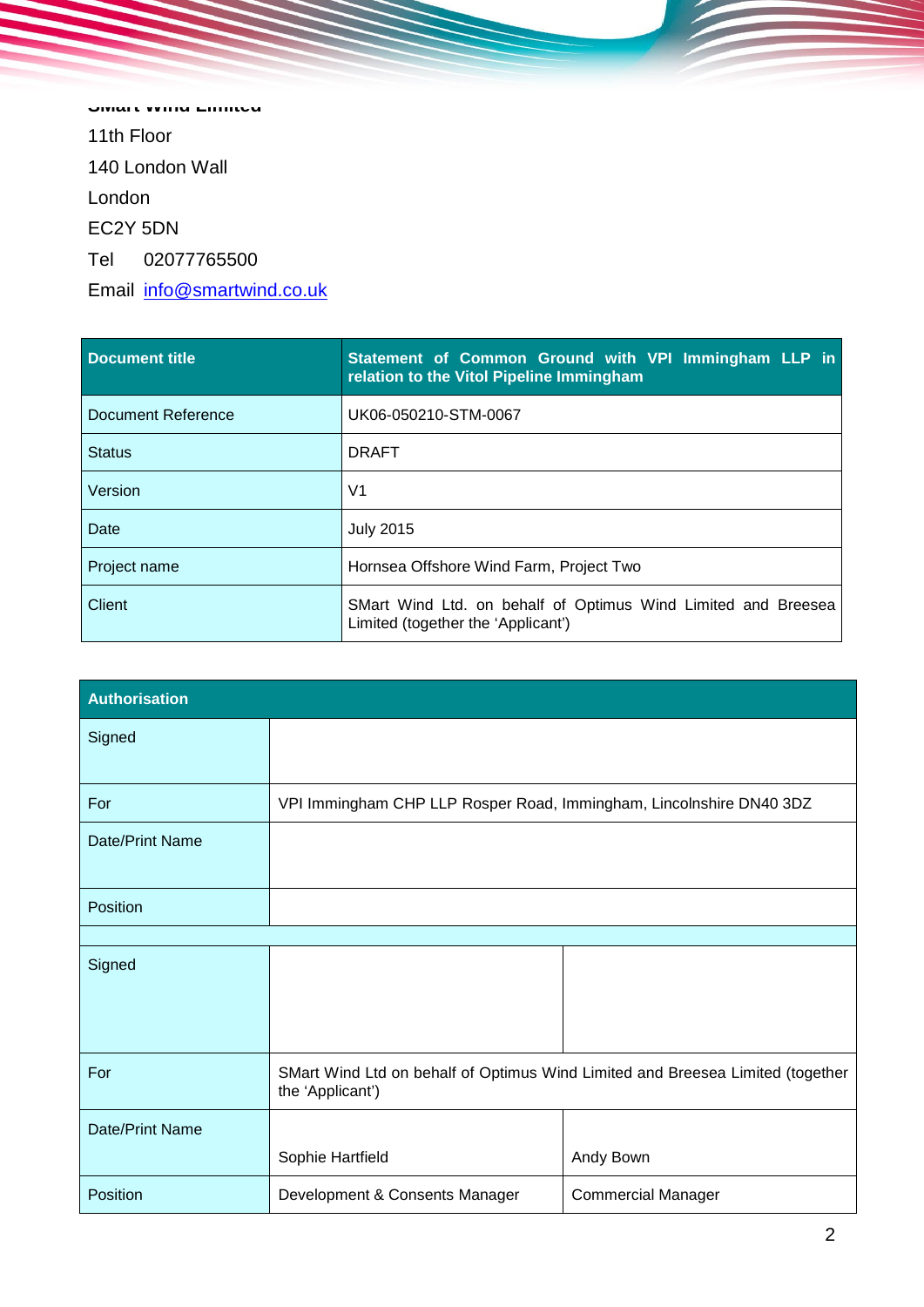# **Table of Contents**

| $\mathbf{1}$ |     |  |  |
|--------------|-----|--|--|
|              | 1.1 |  |  |
|              | 1.2 |  |  |
|              | 1.3 |  |  |
|              | 1.4 |  |  |
|              |     |  |  |
|              | 2.1 |  |  |
|              | 2.2 |  |  |
| 3            |     |  |  |
| 4            |     |  |  |
|              |     |  |  |

# **Table of Tables**

| Table 1: |                                                    |
|----------|----------------------------------------------------|
| Table 2: | Post - submission consultation undertaken with VPI |

# **Acronym List**

| <b>Acronym</b> | <b>Full term</b>                        |
|----------------|-----------------------------------------|
| <b>DCO</b>     | Development Consent Order               |
| <b>HVAC</b>    | <b>High Voltage Alternating Current</b> |
| <b>HVDC</b>    | <b>High Voltage Direct Current</b>      |
| <b>PINS</b>    | <b>Planning Inspectorate</b>            |
| <b>SoCG</b>    | <b>Statement of Common Ground</b>       |
| <b>UK</b>      | United Kingdom                          |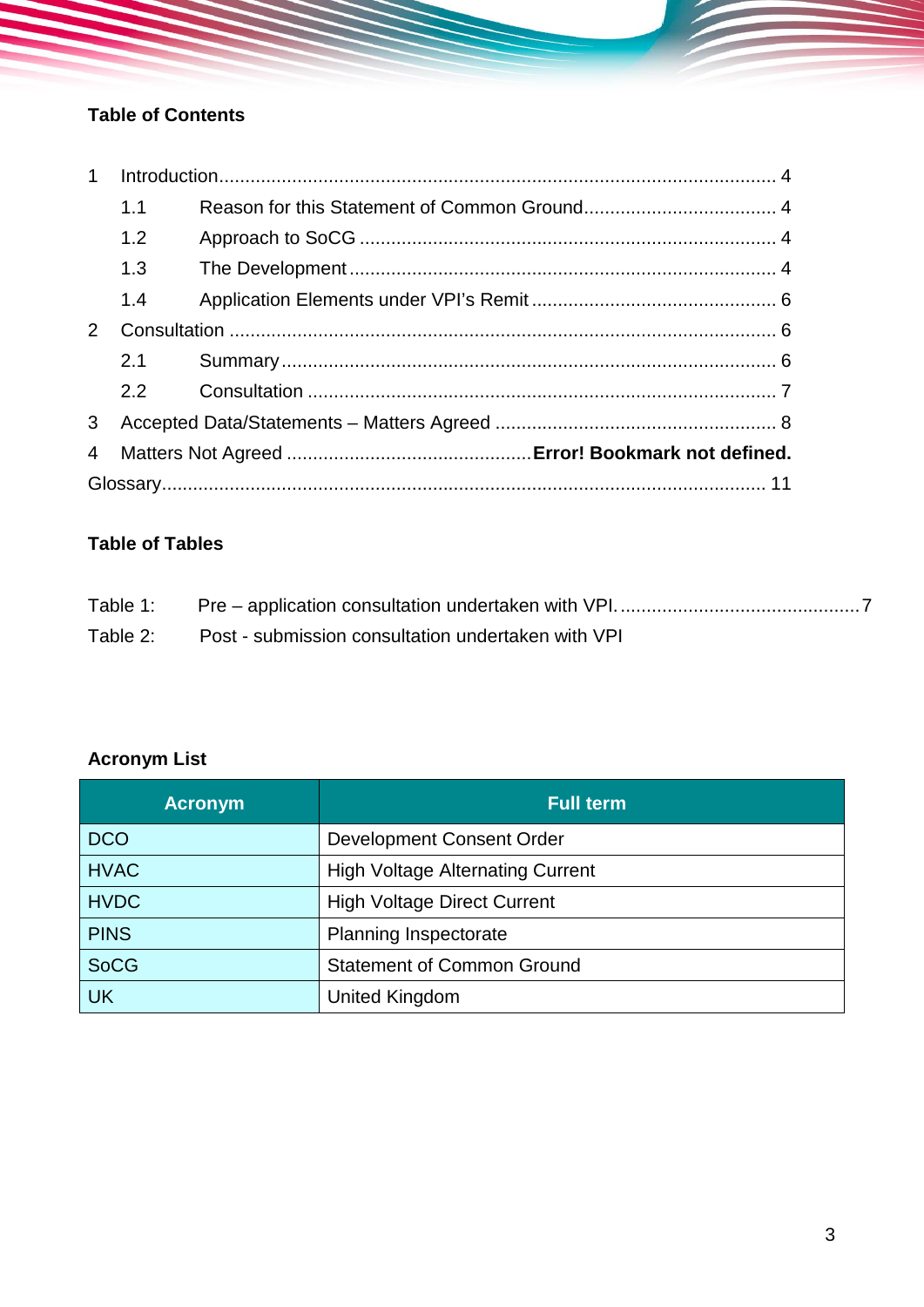#### <span id="page-3-0"></span>**1 INTRODUCTION**

#### <span id="page-3-1"></span>**1.1 Reason for this Statement of Common Ground**

1.1.1 This Statement of Common Ground (SoCG) has been prepared by SMart Wind Limited (SMart Wind) on behalf of Optimus Wind Limited and Breesea Limited (together 'the Applicant') and VPI Immingham LLP (VPI) (together 'the parties') as a means of clearly stating the areas of agreement, and any areas of disagreement, between the two parties in relation to the proposed Development Consent Order (DCO) application for the Hornsea Offshore Wind Farm, Project Two ('the Project'). This SoCG does not deal with or extend to any development other than the Project.

#### <span id="page-3-2"></span>**1.2 Approach to SoCG**

1.2.1 This SoCG has been developed following pre-application and post-application consultation. In accordance with discussions between the Applicant and VPI, the SoCG is focused on the key issues raised by VPI during consultation.

1.2.2 Section [3](#page-7-0) highlights the common ground that exists between both parties.

1.2.3 Section 4 highlights those matters where agreement has not yet been reached.

1.2.4 Throughout this document the phrase "It is agreed…" is used as a precursor to any point of agreement that has been specifically stated by agreement between the parties to this SoCG.

1.2.5 The phrase "It is not agreed…" is used as a precursor to any point that parties to this SoCG wish to state as not yet agreed.

1.2.6 Any reference made to the Project application material (such as the Environmental Statement and the draft DCO), is referring to the DCO application and its supporting documents, submitted to the Planning Inspectorate on the 30<sup>th</sup> January 2015.

1.2.7 It is the intention that this document will give the Examining Authority (Ex.A) sight of the level of common ground between the parties at an early stage of the examination process. It is envisaged that there is no requirement for further iterations to this SoCG. As stated in this SoCG (Section 4), there are no matters subject to ongoing discussion or outstanding matters of disagreement. All matters agreed at this stage will remain agreed throughout examination.

#### <span id="page-3-3"></span>**1.3 The Development**

1.3.1 The Project will constitute up to two offshore wind generating stations with a total capacity of up to 1,800 MW and will include all associated offshore and onshore infrastructure. There will be up to 360 turbines (depending on turbine type) within the Project, with turbine capacities ranging from 5 MW up to 15 MW being considered.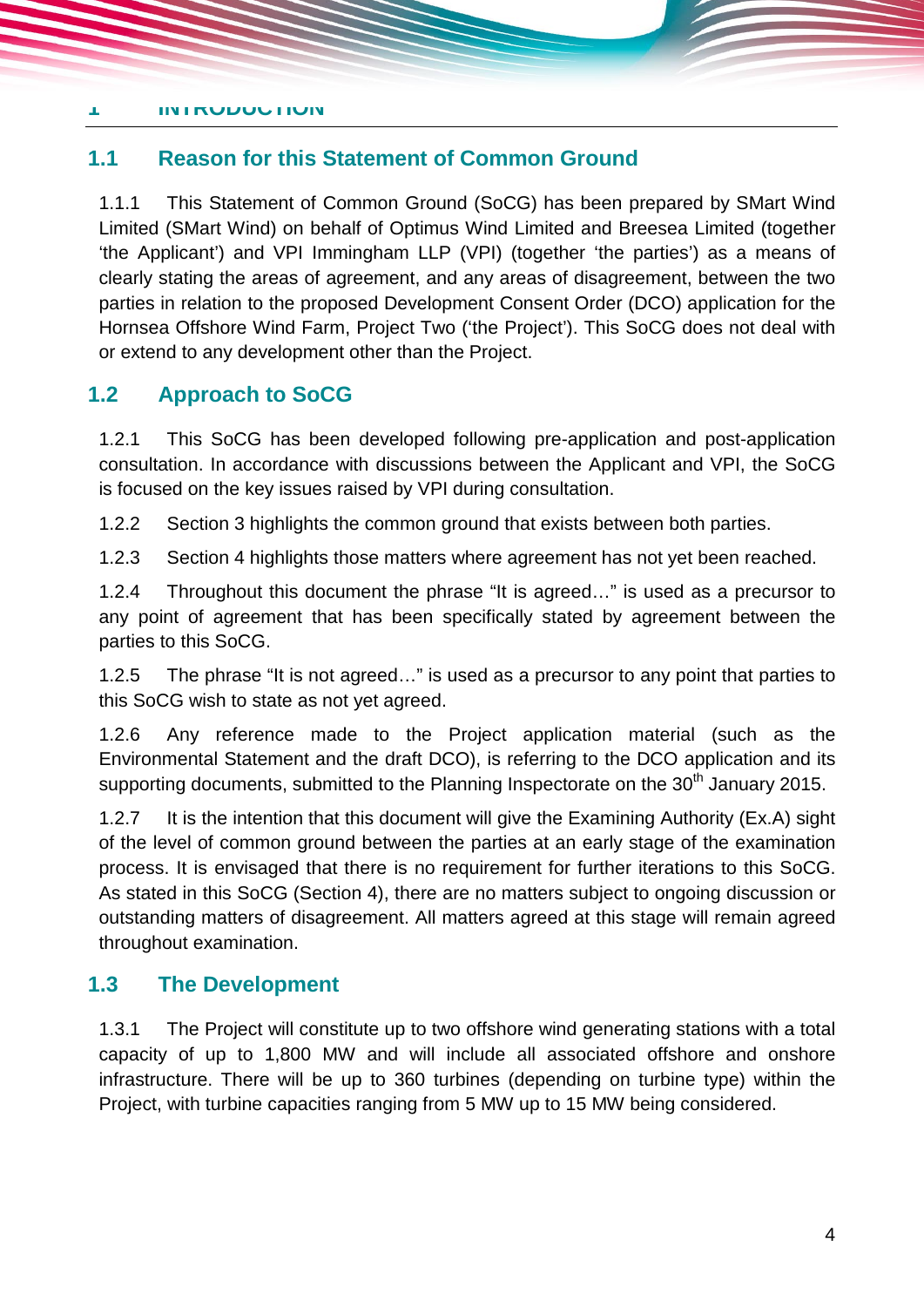1.3.2 The area within the Hornsea Zone in which the Project's turbines and inter-array cabling, as well as associated infrastructure such as offshore High Voltage Alternating Current (HVAC) collector substations, offshore High Voltage Direct Current (HVDC) converter stations and offshore accommodation platforms will be placed, has been labelled 'Subzone 2'. Subzone 2 is located in the centre of the Hornsea Zone and has a total area of 462 km<sup>2</sup>. The western boundary of Subzone 2 lies 89 km from the coast of the East Riding of Yorkshire and the eastern boundary is 50 km from the median line between United Kingdom (UK) and Dutch waters.

1.3.3 The offshore cable route extends from the proposed landfall at Horseshoe Point in Lincolnshire, offshore in a north-easterly direction to the southern boundary of Subzone 2. The route is approximately 150 km in length. From the proposed landfall point at Horseshoe Point, onshore cables will connect the offshore wind generating stations to the onshore substation (which could comprise up to two electrical transmission stations) which will in turn, connect to the existing National Grid substation at North Killingholme in North Lincolnshire, a distance of approximately 40 km. For the purposes of this SoCG, 'offshore' refers to the land and seabed on the seaward side of the mean high water mark and 'onshore' refers to the land (and any seabed) on the landward side of the mean high water mark.

1.3.4 The Project comprises up to two offshore wind farms: Project A and Project B together with the associated development and grid connection for each Project. Both wind farms have the same connection point into the National Grid substation and follow the same cable route.

1.3.5 Project A and Project B are likely to be constructed by different operators: Optimus Wind Limited ('Optimus Wind') in the case of Project A and Breesea Limited ('Breesea') in the case of Project B. Both Optimus Wind and Breesea are named as an undertaker within the DCO. Optimus Wind is the relevant undertaker in relation to the Project A works, whilst Breesea is the relevant undertaker for the Project B works and the shared works, which can be carried out by Optimus Wind or Breesea. This is subject to the transfer provisions included within the DCO.

1.3.6 To facilitate this multi undertaker approach, the DCO provides for four deemed marine licences, two for Project A (one for the generating station (deemed marine licence A1) and one for the offshore transmission infrastructure (deemed marine licence A2)) and two for Project B (again, one for the generating station (deemed marine licence B1) and one for the offshore transmission infrastructure (deemed marine licence B2)).

1.3.7 The DCO confers on Optimus Wind powers of compulsory acquisition, subject to the consent of Breesea, over land required for the Project A works and the shared works or to facilitate, or which is incidental to those works and it confers on Breesea powers of compulsory acquisition, subject to the consent of Optimus Wind, over land required for the Project B works and the shared works or to facilitate, or which is incidental to those works.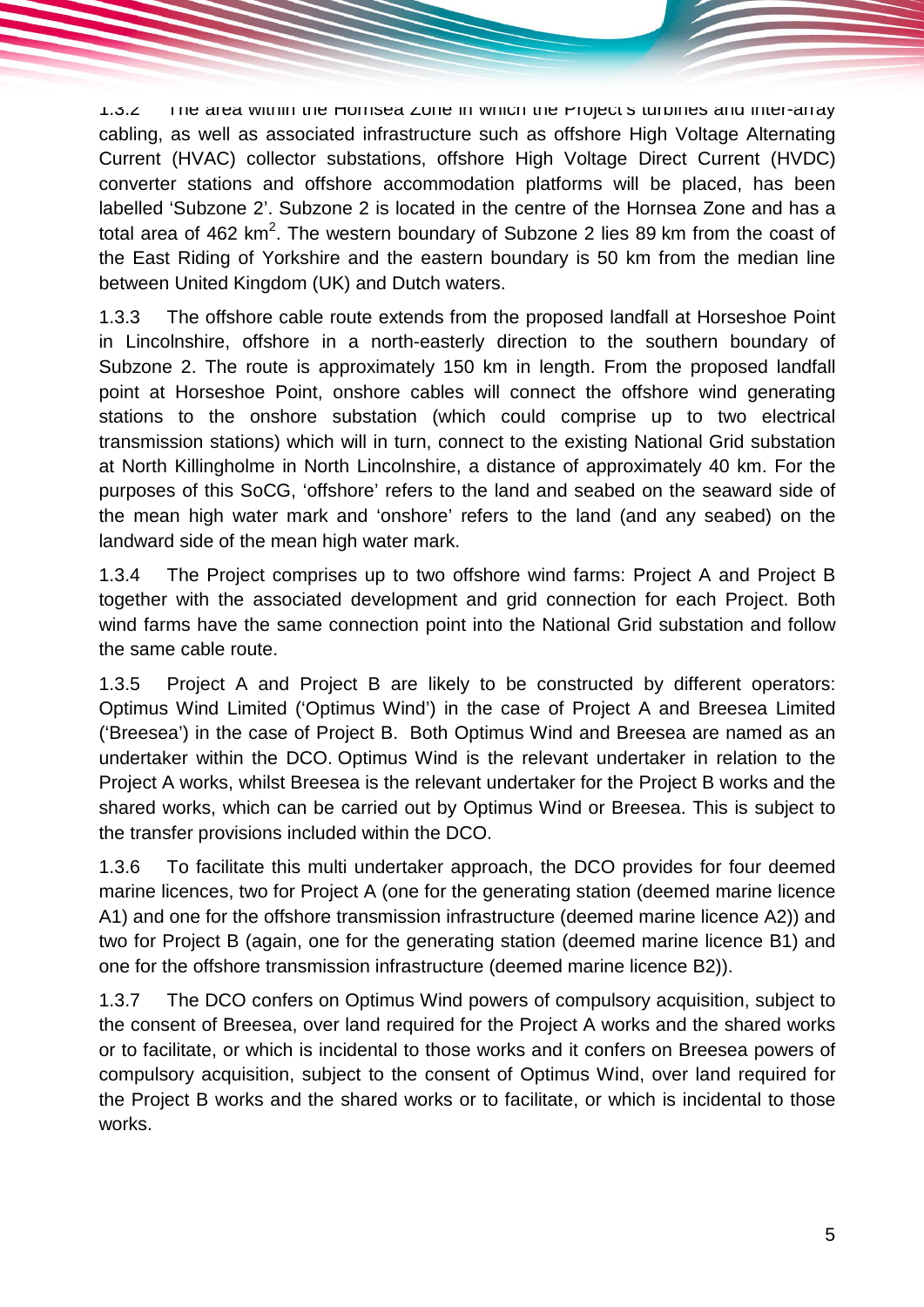$1.3.8$  The works are described in such a way as to allow flexibility as to whether they form one or two wind generating stations together with the required associated development. This approach means that the consent granted will be flexible and will allow a commercial decision to be made post-consent on how the Project will be built out.

## <span id="page-5-0"></span>**1.4 Application Elements under VPI's Remit**

1.4.1 VPI is the owner and operator of a power station that provides process steam and electricity to the Phillips66 and Total oil processing refineries that provide approximately 30% of the processed hydrocarbon fuels in the UK. VPI own and operate a natural gas pipeline that feeds the power station ("the VPI pipeline"). VPI holds an electricity generation licence in respect of the VPI pipeline and is deemed to be a statutory undertaker.

1.4.2 Work Nos. 7A and 7B detailed in Part 1 of Schedule A of the draft DCO (together with the associated development described in paragraph 13 of Part 1 of Schedule A to the draft DCO) describe the onshore elements of the Project which may affect the interests of VPI once under construction and in operation.

1.4.3 Work No. 7A and 7B (as referenced at paragraph 1.4.2 above) describe the connection of 2 underground HVDC electrical circuits and associated ducts or up to 8 underground HVAC electrical circuits and associated ducts. The VPI pipeline is located at Plot 421 of the Land Plans (PINS document reference 4.1) and further detailed in the Part 1 of the Book of Reference (PINS document reference 6.3.2), both submitted as part of the Project's application documents.

**1.4.4** Installation of the Project's onshore cables and infrastructure will require the crossing of the VPI pipeline: the onshore crossing schedule (Location Number 110) within Annex 4.3.4 of Volume 4 of the Environmental Statement provides further detail as to the location of and proposed methods for crossing the VPI pipeline.

# <span id="page-5-1"></span>**2 CONSULTATION**

#### <span id="page-5-2"></span>**2.1 Summary**

2.1.1 The consultation undertaken by SMart Wind during the pre-application process is detailed in the Consultation Report (PINS document reference 2.1), which accompanied the DCO submission and which demonstrates how SMart Wind has complied with its duties under Section 42, 47, 48 and 49 of the Planning Act 2008.

2.1.2 Consultation has also been undertaken with VPI prior to January 2014 in relation to Hornsea Offshore Wind Farm Project One ("Project One"). Protective provisions for the benefit of VPI in relation to Project One were provided for by the Secretary of State in the Hornsea One Offshore Wind Farm Order 2015, and the Applicant has proposed that the Project's draft DCO contain protective provisions for the benefit of VPI in the same form (see Part 8 of Schedule L of the draft DCO).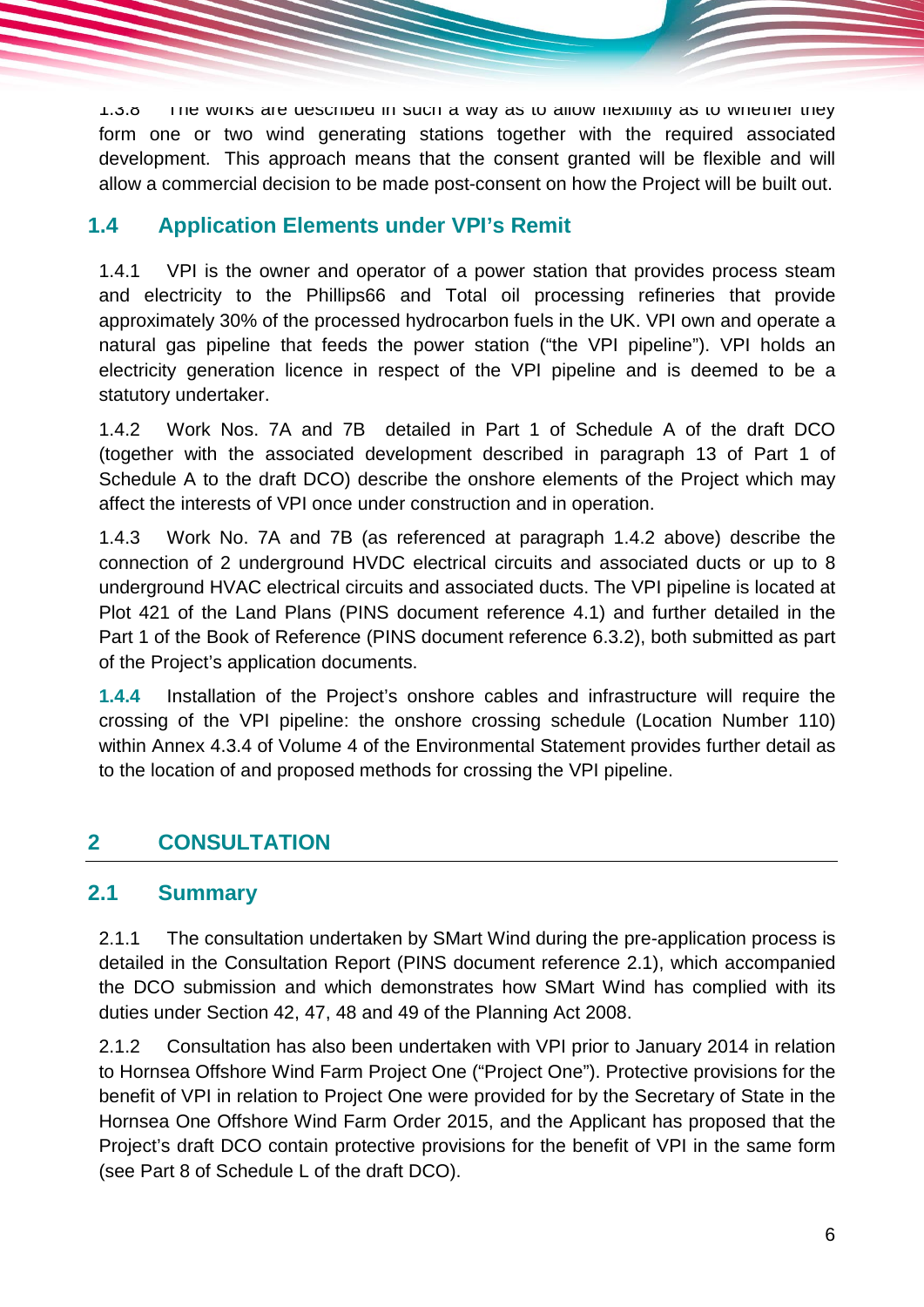#### <span id="page-6-0"></span>**2.2 Consultation**

2.2.1 [Table 1](#page-6-1) below presents a chronological overview of the principal consultations in relation to the application which were undertaken with VPI during the pre-application process. The Applicant has engaged with VPI, as statutory consultee, on the Project during the pre-application and post-application process, both in terms of informal nonstatutory engagement and formal consultation.

2.2.2 It is agreed that [Table 1](#page-6-1) presents an accurate chronological overview of the principal pre-application consultations with VPI.

| <b>Date</b> | <b>Activity</b>                              |
|-------------|----------------------------------------------|
| 31/01/2013  | Phase 1 Consultation Information sent to VPI |
| 17/06/2014  | Phase 2 Consultation Information sent to VPI |
| 13/09/2014  | Further Consultation documents issued to VPI |
| 16/09/2014  | Section 48 notice issued to VPI              |

#### <span id="page-6-1"></span>**Table 1: Pre-application consultation undertaken with VPI.**

2.2.3 Table 2 below presents a chronological overview of the principal consultations in relation to the application which were undertaken with VPI after submission of the application.

2.2.4 It is agreed that Table 2 presents a chronological overview of the principal consultations with VPI undertaken subsequent to the submission of the application including in relation to this SoCG.

#### **Table 2: Post-submission consultation undertaken with VPI.**

| <b>Date</b> | <b>Activity</b>                                                                                                                                     |
|-------------|-----------------------------------------------------------------------------------------------------------------------------------------------------|
| 10/03/15    | Section 56 notice issued to the VPI                                                                                                                 |
| 20/03/15    | Email from SMart Wind to VPI requesting (i) meeting to discuss the<br>Project and proposed VPI protective provisions and (ii) letter of<br>comfort. |
| 09/04/15    | Representation from VPI to PINS                                                                                                                     |
| 09/04/15    | Email from VPI to SMart Wind confirming availability for meeting                                                                                    |
| 20/04/15    | Meeting between SMart Wind and VPI                                                                                                                  |
| 20/04/15    | Letter from VPI to SMart Wind confirming no objection to terms of DCO                                                                               |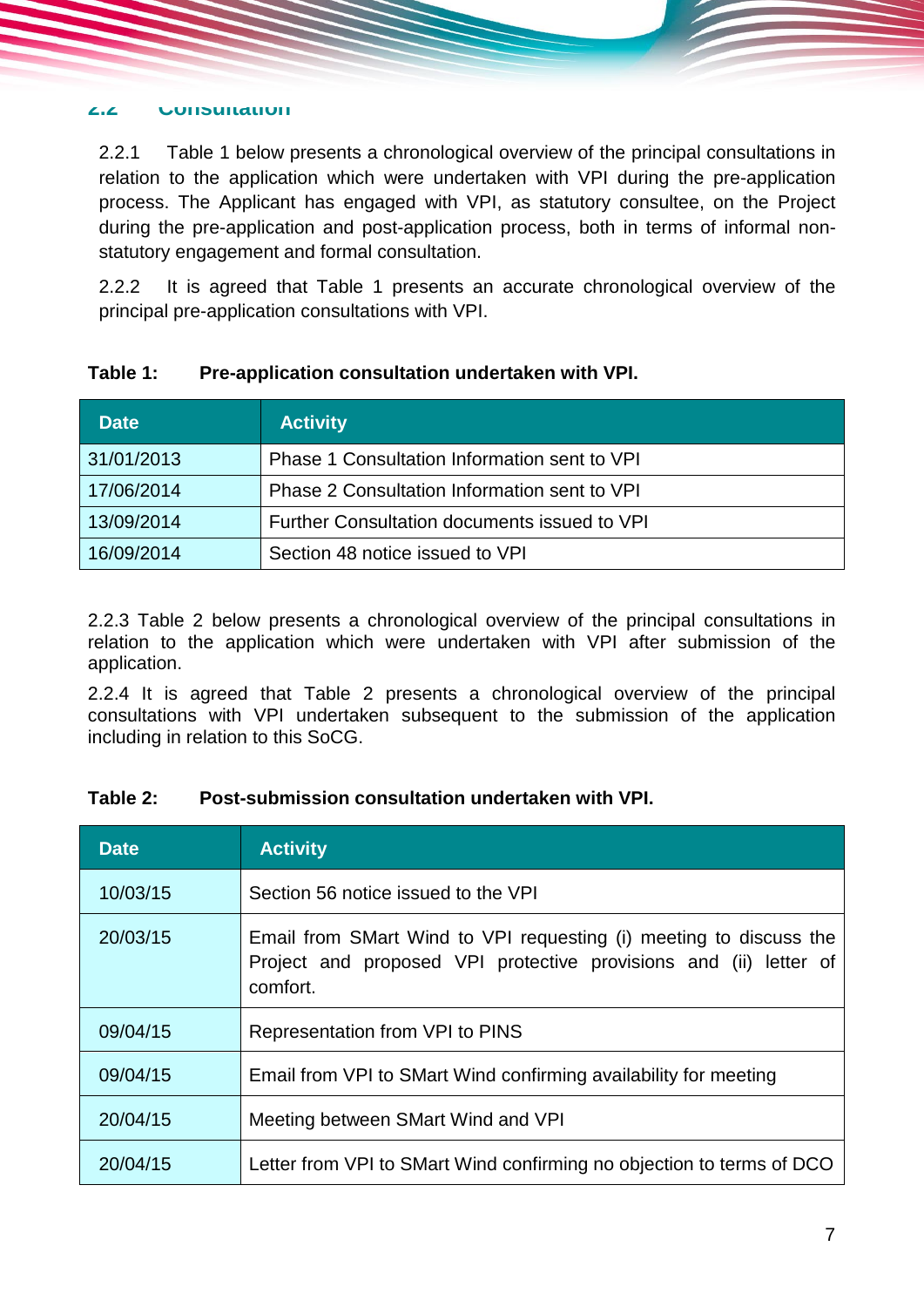| <b>Date</b> | <b>Activity</b>                                                                                                                    |
|-------------|------------------------------------------------------------------------------------------------------------------------------------|
| 02/06/15    | Email from VPI to PINS – response to Rule 6                                                                                        |
| 15/06/15    | Meeting between Smart Wind and VPI to discuss VPI response to Rule<br>6, draft VPI protective provisions and VPI request for SoCG. |

## <span id="page-7-0"></span>**3 ACCEPTED DATA/STATEMENTS – MATTERS AGREED**

3.1 It is agreed that VPI and the Project have had sufficient discussion to agree the VPI pipeline crossing identified in paragraph 1.4.4 above, subject to sufficient protection measures being in place to protect the pipeline from harm from both the temporary construction works and the pipeline crossing.

3.2 It is agreed that Part 8 of Schedule L to the draft DCO contains draft protective provisions for the benefit of VPI in respect of the VPI pipeline. It is agreed that the draft protective provisions refer to the undertaker under the draft DCO. It is agreed that the term 'the undertaker' below has the same meaning as in the paragraph of the protective provisions referred to. It is agreed that the paragraph references below are references to the numbered paragraphs of Version 2 of the draft DCO submitted as Appendix A to the Applicant's submission of 27 April 2015.

3.3 It is agreed that paragraph 83 requires the relevant undertaker to submit plans and sections of proposed works before commencing any part of the Project (or its operation) which would have an effect on the operation and maintenance of the VPI pipeline and access to it. It is agreed that VPI may require further particulars to be submitted within 28 days of receipt of those plans and sections,

3.4 It is agreed that paragraph 84 prevents the commencement of any part of the Project likely to have an effect in full or in part on the operation, maintenance, repair, replacement and abandonment of the VPI pipeline until the plans and sections of those works have been submitted under paragraph 83 and have been approved by VPI.

3.5 It is agreed that paragraph 85 provides that the approval by VPI required under paragraph 84 must not be unreasonably withheld or delayed but that VPI may give its approval subject to such reasonable requirements as are required for the continuing safety and operational viability of the VPI pipeline and the requirement for VPI to have uninterrupted and unimpeded access to the VPI pipeline at all times.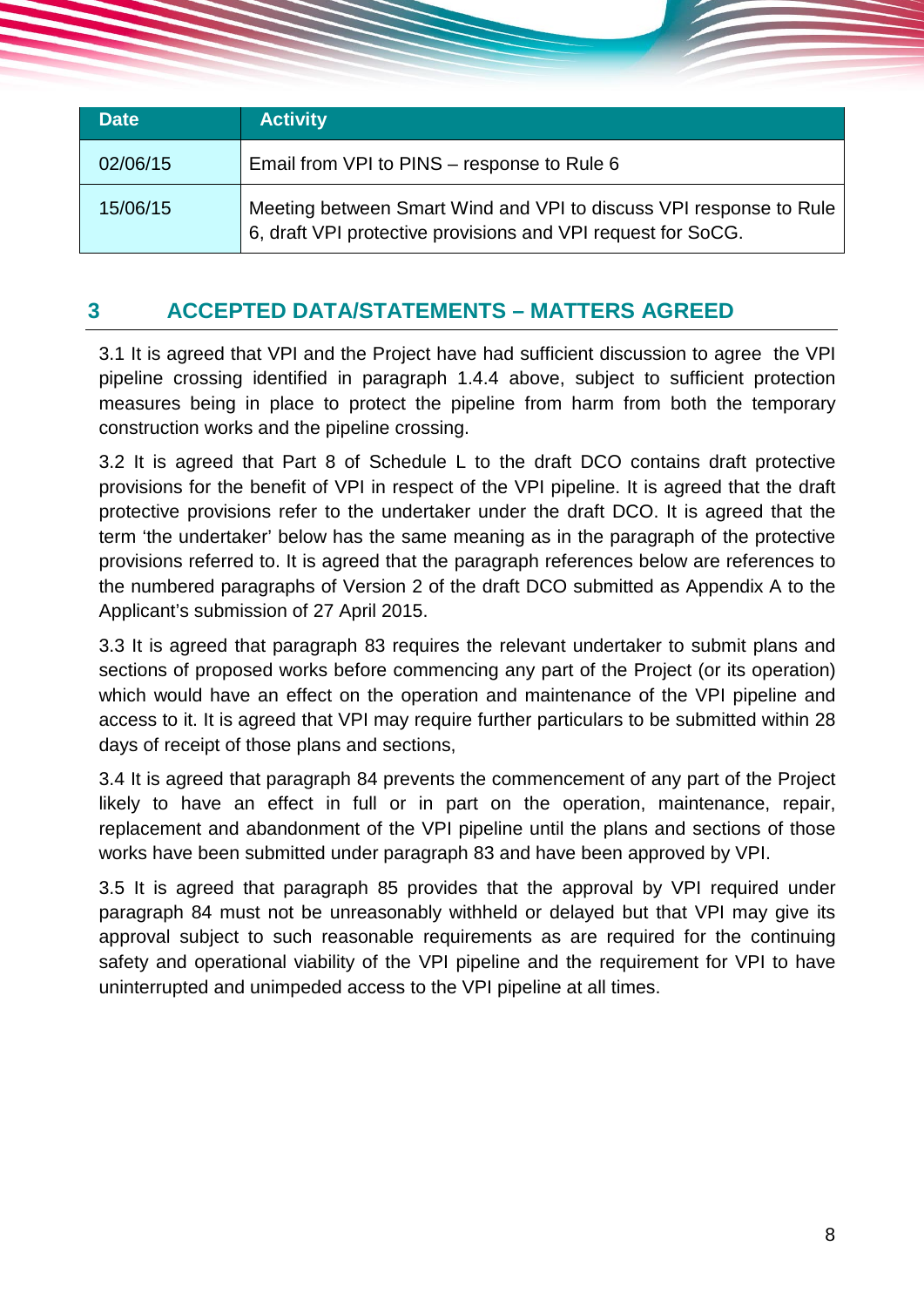3.6 It is agreed that paragraph 86 requires that if, in carrying out any of the works referred to in paragraph 83, any damage is caused to any apparatus or property of VPI, or there is any interruption in any service provided, or in the supply of any goods, by VPI, the relevant undertaker must bear and pay the cost reasonably incurred by VPI in making good such damage or restoring the supply if incurred by reason or consequence of such damage or interruption. It is agreed that paragraph 86also requires the relevant undertaker to make reasonable compensation to VPI for any other expenses, loss, damages, penalty or costs incurred by VPI in those circumstances (by reason or consequence of such damage or interruption).

3.7 It is agreed that paragraph 86(2) excludes the liability of the relevant undertaker with respect to any damage or interruption to the extent that it is attributable to VPI (or its officers, servants, contractors or agents). It is agreed that paragraph 86(3) requires VPI to give the relevant undertaker reasonable notice of any such claim or demand and makes provision as to settlement.

3.8 It is agreed that paragraph 87 requires any dispute between the undertaker and VPI in relation to the protective provisions to be determined by arbitration as provided for in the relevant article of the draft DCO.

3.9 It is agreed that the protective provisions referenced above provide adequate protection for VPI's interests and operations and are agreed.

## **4.0 Summary**

4.1.1 To provide an overview of the matters discussed in this SoCG, the tables below provide a list of each point that is agreed and not agreed.

| <b>Matter</b> | Paragraph<br>reference | <b>Statement</b>                  |
|---------------|------------------------|-----------------------------------|
|               | 3.1                    | See Comments in above section 3.0 |
| 2             | 3.2.                   | See Comments in above section 3.0 |
| 3             | 3.3                    | See Comments in above section 3.0 |
| 4             | 3.4                    | See Comments in above section 3.0 |
| 5             | 3.5                    | See Comments in above section 3.0 |

**Table 4.1: Matters agreed**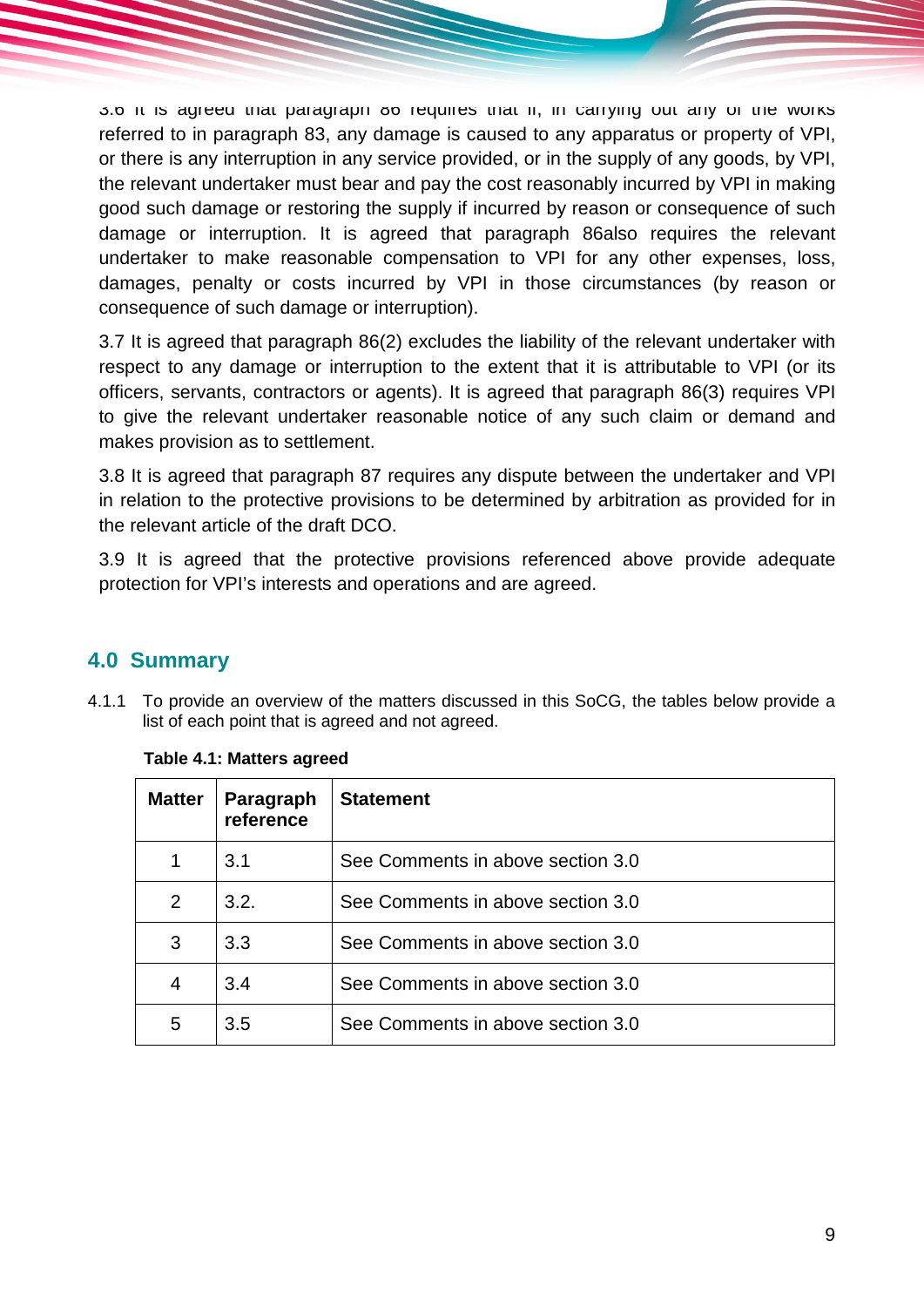**Table 4.2: Matters not agreed**

| <b>Matter</b> | Paragraph<br>reference | <b>Statement</b>          |
|---------------|------------------------|---------------------------|
| 1             | 3.6                    | See (1) section 4.3 below |
| 2             | 3.7                    | See (2) section 4.3 below |
| 3             | 3.8                    | See (3) section 4.3 below |
| 4             | 3.9                    | See (4) section 4.3 below |
| 5             | 3.10                   | See (5) section 4.3 below |

#### **Table 4.3: Matters under discussion**

| <b>Matter</b>  | Paragraph<br>reference | <b>Statement</b>                                                                                                                                                                                                                                                                                                                                                                                                                                                                                                                                      |
|----------------|------------------------|-------------------------------------------------------------------------------------------------------------------------------------------------------------------------------------------------------------------------------------------------------------------------------------------------------------------------------------------------------------------------------------------------------------------------------------------------------------------------------------------------------------------------------------------------------|
| 1              | 3.6                    | This section although provisionally accepted in relation to the<br>Project-1 DCO, Vitol following internal discussion and from<br>issues arising on the A160 on going works, further discussions<br>on this clause is required around the Liability and Accountability<br>of the respective owner/contractor. In addition there will be<br>required of the Owner/Contractor to have in place a<br>Construction Agreement per attached Schedule 4 providing the<br>terms of works and responsibilities of each party during the<br>construction phase. |
| $\overline{2}$ | 3.7                    | This section although provisionally accepted in relation to<br>Project-1 DCO, the compensation issue in respect of any<br>damage and/or interruption to the plant output requires to be<br>specifically identified and this would be in accordance with the<br>terms set-out in the Construction Works Agreement.                                                                                                                                                                                                                                     |
| 3              | 3.8                    | The liability under any issues during construction is set-out<br>within the Construction Works Agreement between Vitol and<br>the Owner/Contractor.                                                                                                                                                                                                                                                                                                                                                                                                   |
| 4              | 3.9                    | Protective Provisions for VPI will be accepted following full<br>resolution of the terms within Part 8 of the DCO and agreement<br>in the above items under discussion.                                                                                                                                                                                                                                                                                                                                                                               |
| 5              | 3.10                   | Arbitration - Dispute resolution would be an acceptable position<br>under article 41 of the DCO not as quoted article 42                                                                                                                                                                                                                                                                                                                                                                                                                              |